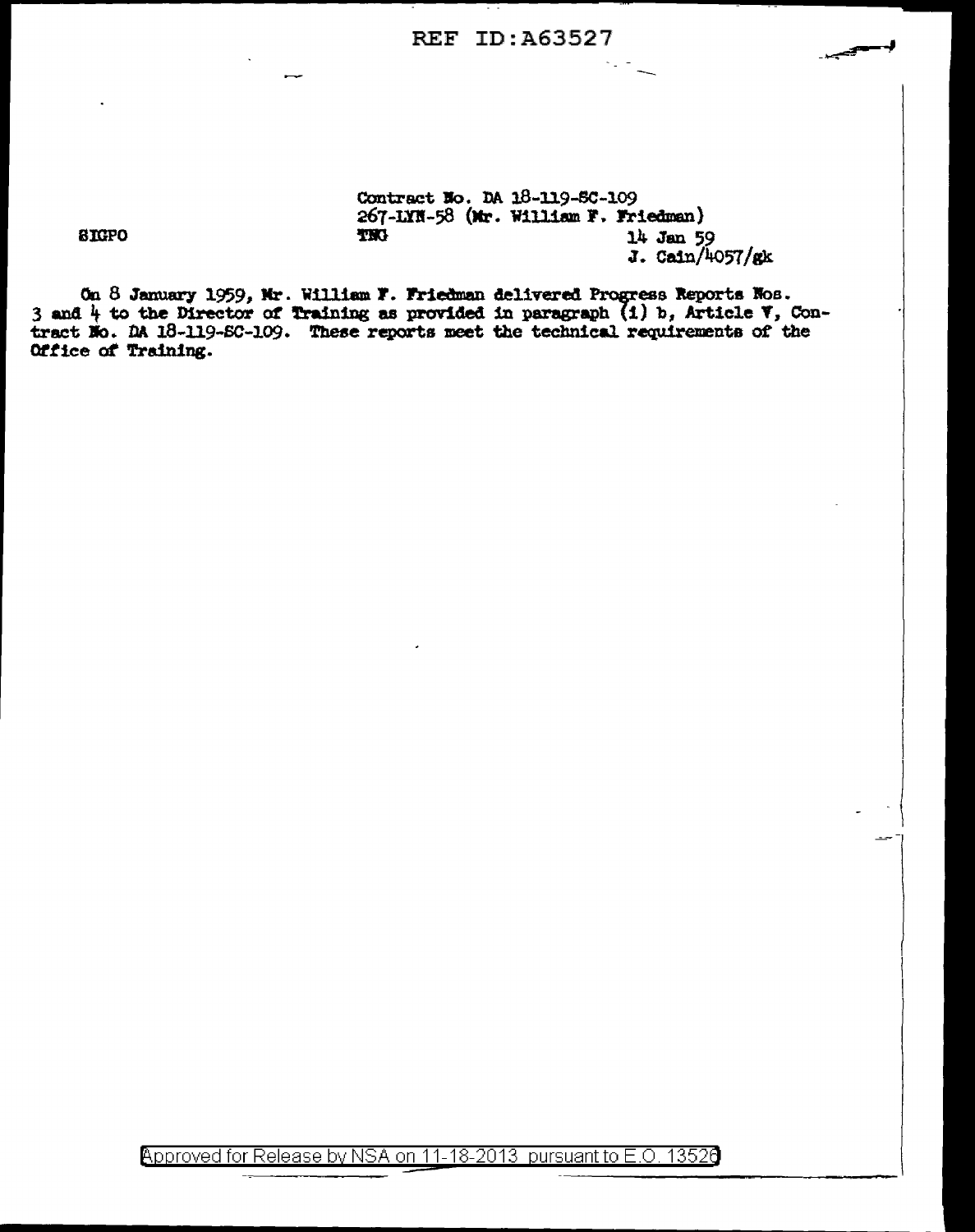

REF ID: A63527



#### WILLIAM F. FRIEDMAN

310 SECOND ST., SE WASHINGTON 3, D. C.

8 January 1959

Director National Security Agency Fort George G. Meade, Maryland Attention: Director of Training

Sir:

Reference is made to Contract No. DA18-119-sc-109, 267-LYN-58, entered into as of l May 2958 by and between the United States of America and the undersigned. In accordance with provisions of Article I, paragraph d, of said contract, I submit herewith, in Inclosure l, a report combining in a single report the third and fourth Progress Reports outlining progress of the work on the items called for by said contract, for reasons explained in Para. 3 of the inclosure.

Very truly yours. WILLIAM F. FRIEDMAN

Incl: a/s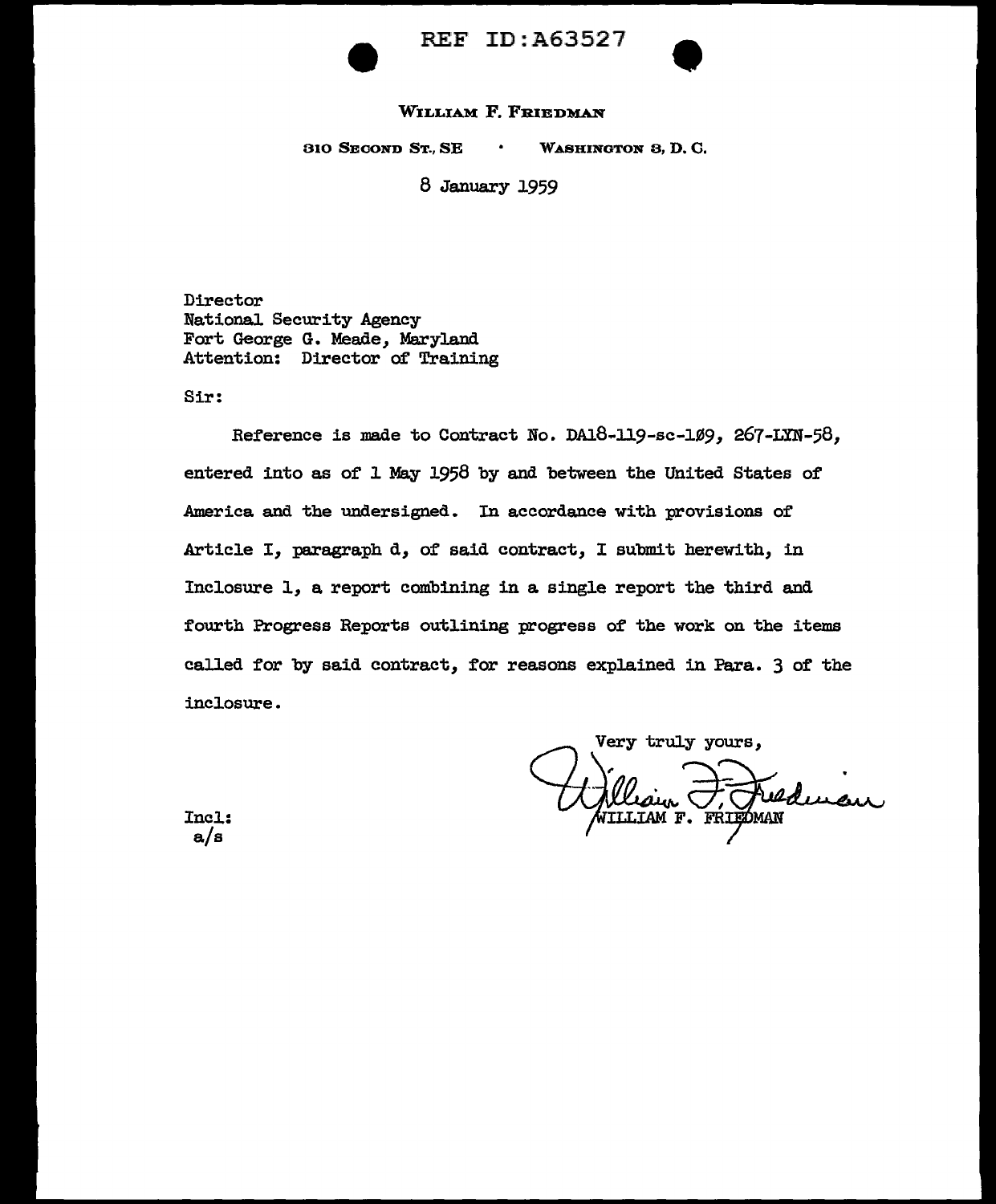8 January 1959

l. Progress on Project l of Article I, Paragraph a(l) of the contract.

a. In the second bi-monthly report, dated 3 September 1958, reference was made to the matter of the security classification of the materials to be prepared under the several projects specified in the contract. Attention was called to the fact that:

"In Section IV of NSA Bulletin Number 117 dated 1 July 1958, the attention of all concerned is directed to the provisions of paragraph IIA, Part 6, EncJ.. No. l to Department of Defense Directive  $5200.1$ , dated 8 July 1957, viz:

"All material directly related to cryptographic systems which was previously classified RESTRICTED Security Information is upgraded to CONFIDENTIAL."

b. The second bi-monthly report went on to say:

"It is the Contractor's understanding that the foregoing provisions are being applied in a very strict manner throughout NSA. In view of the fact that much of the basic material which the contractor is using and expects to use as the work under the contract progresses, it will be necessary or at least advisable to apply the provisions cited above to the final materials to be produced under the contract. The Contractor will not be handicapped in the production of those materials as a consequence of the strict application of the provisions of the DOD Directive cited; however, the Contractor believes that the contract should be modified to make it clear that the classification of the materials to be produced is to be CONFIDENTIAL."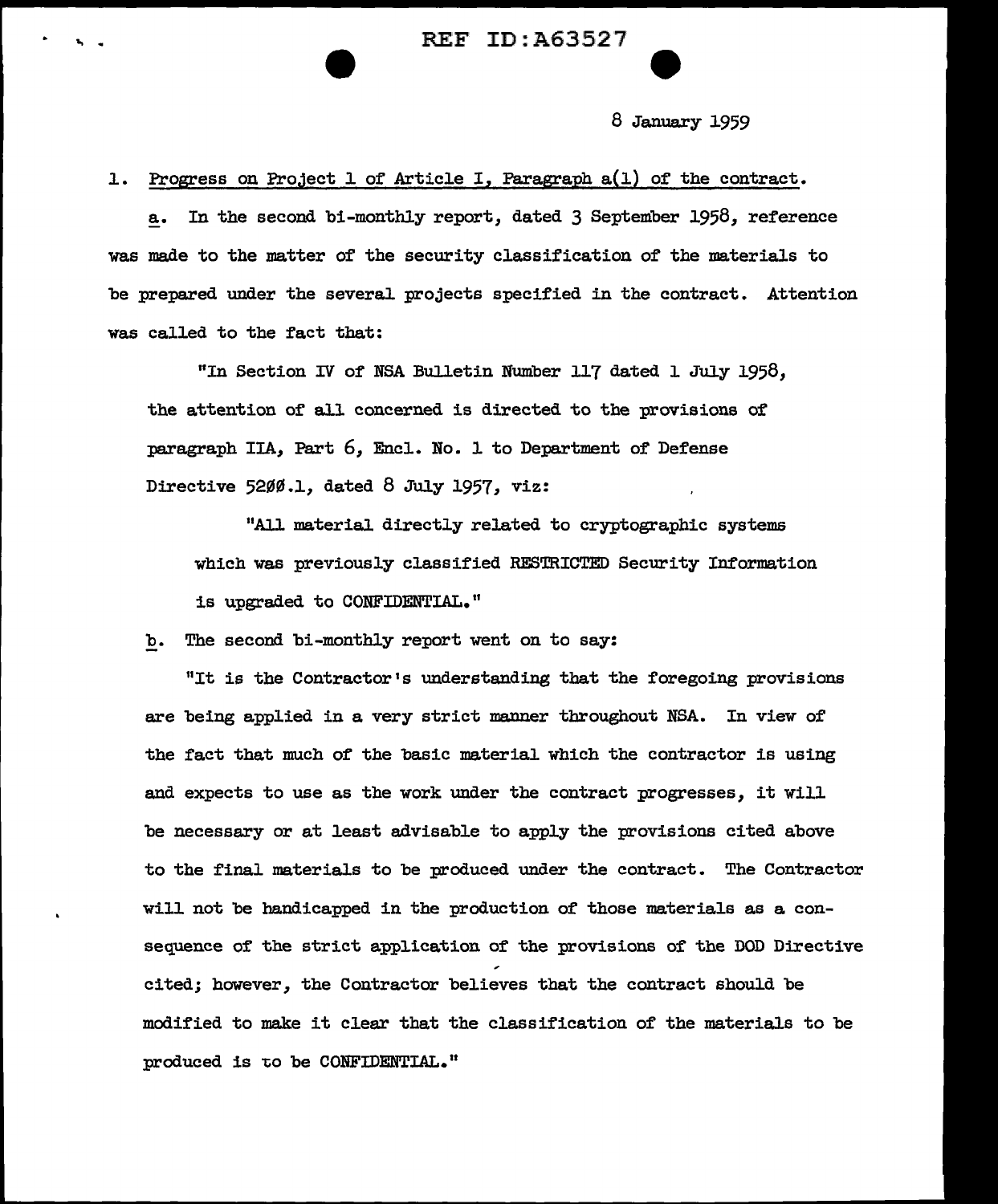# .. - REF ID:A63527 e

c. The point raised by the Contractor•s second report apparently required considerable consu1tation within NSA and took more time to straighten out than the Contractor had anticipated. When this became obvious, the Contractor orally advised the Training Division and Mr. Robert F. Moroney, the Contracting Officer, that the Contractor felt it advisable to get the point at issue settled before proceeding with further work on the contract. This advice had its effect, for after a1most one month's delay, in a letter dated 30 September 1958 the Contracting Officer stated:

"In view of the fact that NSA Bulletin Number 117, dated 1 September 1958, requires that a11 material related to cryptographic systems be classified CONFIDENTIAL, and since much of the material to be incorporated under Project 1 of Article I, paragraph a (1) of the subject Contract involves cryptographic material, the six lessons to be completed under this portion of the contract are hereby classified as CONFIDENTIAL.

"All remaining portions of the contract will remain UNCLASSIFIED."

d. Upon receipt of the foregoing letter the Contractor immediately telephoned Mr. Moroney to point out that it appeared to him that it wou1d be illogical to classify as CONFIDENTIAL only the materials called for under Project 1, leaving the materials ca1led for under the remaining three projects unclassified, because all the projects and all the materia1s thereunder must definitely be regarded as closely inter-related. In particular, for instance, the voice recordings called for under Project 4 were to be based upon the manuscript called for under Project 1. It

-2-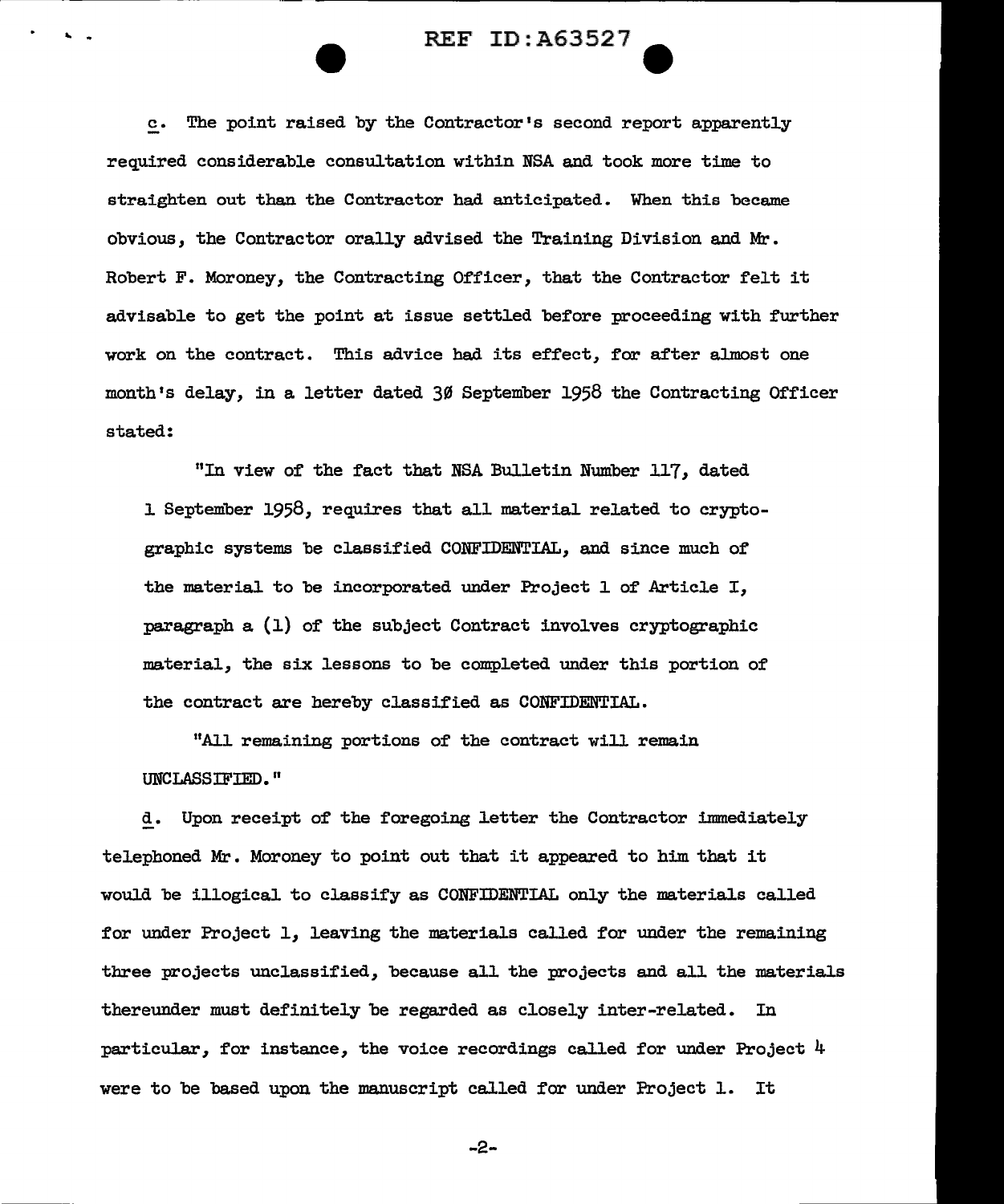#### REF ID: A63527

certainly would appear illogical to classify the manuscript of the lectures CONFIDENTIAL and to leave the recordings of those lectures unclassified.

~- As a consequence of the aforesaid telephone conversation a new letter, dated 9 October 1958, was sent the Contractor by the Contracting Offficer stating:

> "Subject: Narrative Security Requirements Check List dated  $30$  September 1958, for Contract DA18-119-sc-109

"The subject Check List is hereby rescinded and the following substituted therefor:

"All materials produced under the referenced contract, considered as a whole, will be classified CONFIDENTIAL. In this connection, individual parts will be classified on their own merits."

r. In acknowledging receipt of the foregoing letter, the Contractor, in a letter dated 13 October 1958, stated that the "new wording is now satisfactory and work on the contract is being continued on the basis indicated therein".

g. Work on the first three lectures of Project 1 has now been completed, and is considered to be at least suitable as a final or nearly final draft of the required manuscripts.

2. Progress on Projects 2, 3, and  $4$  of Article I, paragraphs  $(a)(2)$ ,  $(a)(3)$  and  $(a)(4)$  of the contract.

a. The photographic negatives and prints for the three above-mentioned lectures have been assembled (Project 2) but are not in final form. They are considered fairly satisfactory but need a bit more work.

-3-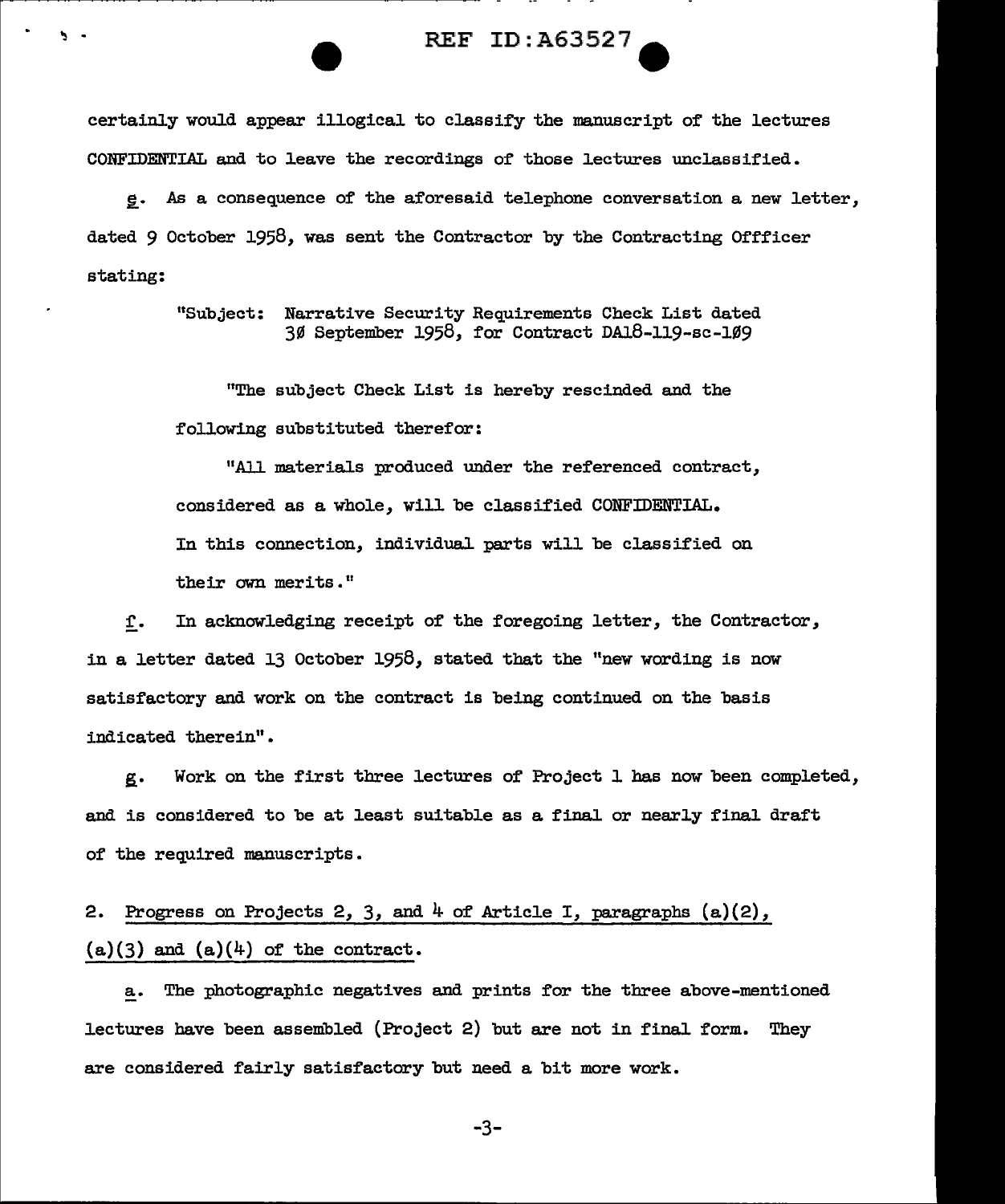## REF ID:A63527

b. The negatives mentioned in a above will be forwarded to the Adjutant General, NSA, for making the required lantern slides. It appears that film slides  $2"$  x  $2"$ , suitable for automatic projection lanterns, will be better than the old-fashioned glass slides  $3''$  x  $4\frac{1}{h}''$ , and the former type will be made.

c. Voice recordings of' the three final or nearly final drafts of' the first three lectures have been made on magnetic tape and have been heard by a representative of the Training Division, who expressed his satisfaction therewith. These recordings will need some editing work, which will be done before turning them over as final products.

3. The Contractor has been somewhat handicapped by the fact that the magnetic tape recorders are old and in not too good condition. On two occasions, af'ter testing to insure that the magnetic heads were fUnctioning properly, recordings were made, only to find on playback that they were quite defective. One recorder was returned for repair but still is unsatisfactory. All recorders have been returned temporarily to NSA in view of the fact that the Contractor some months ago made a commitment which will take him to Yucatan, Mexico, for at least three and possibly *tour*  months. The Contractor had initially contemplated continuing work on the contract while abroad, in view of' the fact that the materials called for were originally specified as being unclassified. Now that the materials called for are CONFIDENTIAL, work on the contract will necessarily be discontinued until the Contractor returns to Washington. Re hopes to complete the contract within the time stated in the original document; but should it develop on his return from Mexico that an extension of time will be

-4-